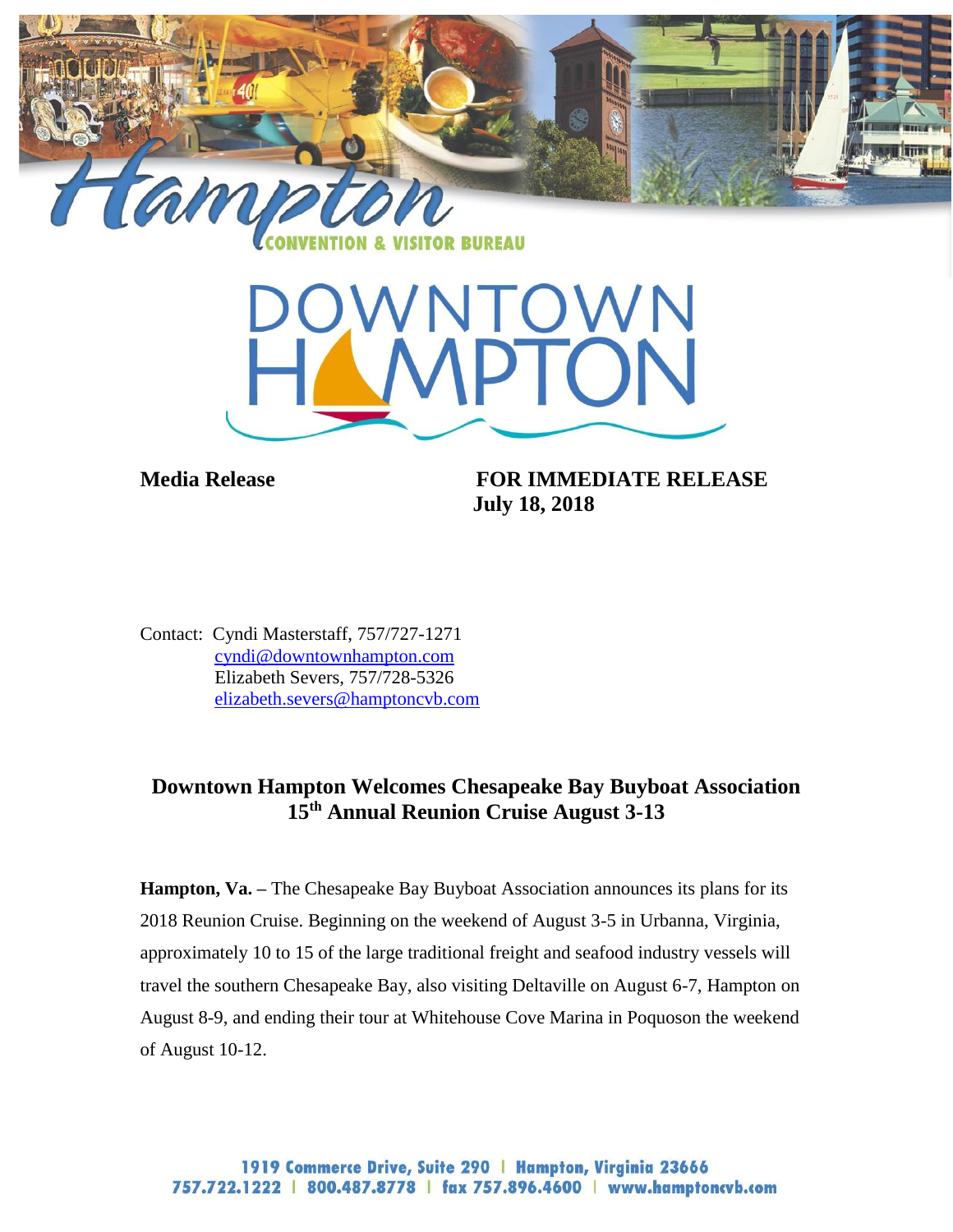They will be open to the public in Urbanna, Hampton, and Poquoson.

From the early 1900s through the 1980s, buyboats traveled the length and breadth of the Chesapeake Bay. At one time numbering several thousand vessels, there are now about thirty still alive in the bay area. Their tasks included the buying, transport, and selling of oysters from tonger to shucking house (hence the name "buyboat"). The large decked boats with a large boom for lifting cargo also carried lumber from sawmills, tomatoes to packing plants, pigs to Smithfield, and watermelons from as far as Elizabeth City, where the sweetest varieties were grown, to Baltimore for shipment further north. Soft crabs were shipped quickly from southern ports. As highways, trucks, and fast engines took away their freighting duties, the boats became active as crab and oyster dredgers, and a number of the vessels were active into the 1990s. The **Delvin K**. of Tangier and the **Poppa Francis** of Piney Point, MD have been continuously worked to the present.

The mission of the Chesapeake Bay Buyboat Association is to bring an understanding of these historic vessels to ports where they were once numerous but often now forgotten. The wooden workboats, which average 60 feet in length, are still voyaging to the far reaches of the bay as privately owned vessels and museum educational boats. Visiting the communities where generations of watermen once plied the tributaries of the Chesapeake, the owners, at their own expense, open the boats to visitors so that future generations can celebrate their long heritage and continued existence. The boats often welcome watermen who once greeted the dawn of a cold day on a Chesapeake workboat, heading out to shovel oysters or dredge crabs. Nowadays, while the work aboard a Chesapeake Bay buyboat is far less demanding of her crew, their upkeep is no less onerous. During the  $15<sup>th</sup>$  Chesapeake Bay Buyboat Reunion cruise, you are invited to step aboard and visit the past.

Buyboats signed up to attend the Urbanna "Homecoming" include: **F.D. Crockett**, Deltaville Maritime Museum; **Peggy**, Mathews Maritime Foundation; **Elva C.**, Reedville Fisherman's Museum; **Muriel Eileen**, Georgetown, MD; **Nellie Crockett**, Georgetown, MD; **P.E.Pruitt**, Rock Hall, MD, **East Hampton**, Chester River, MD; **Thomas J.**,